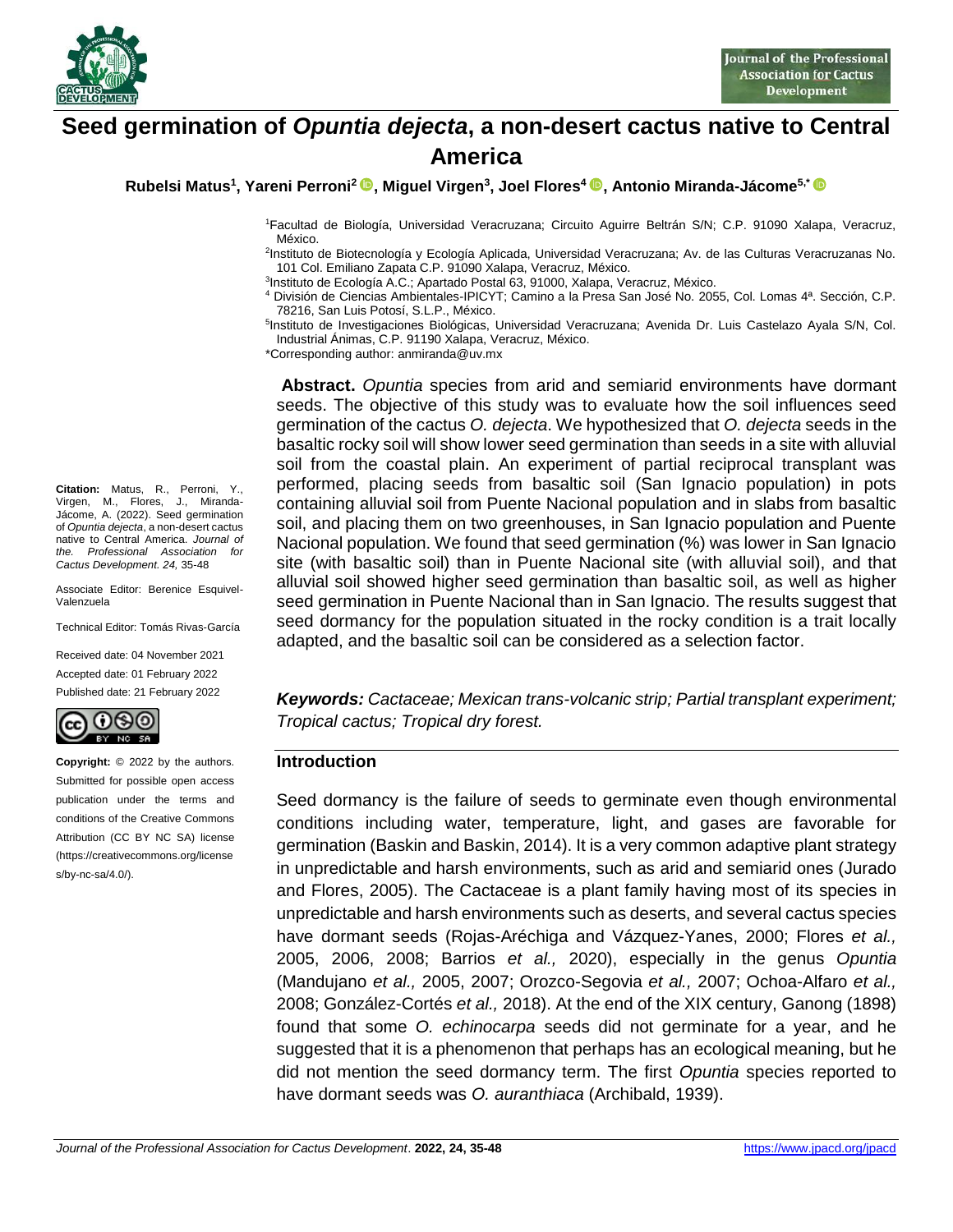Ochoa-Alfaro *et al*. (2008) stated that, up to this date, seed dormancy had been found in 28 *Opuntia* species, although several of these studied species were synonyms. Subsequently, in a review on cactus seed germination, Barrios *et al*. (2020) reported that 17 *Opuntia* species have dormant seeds.

Some studies about cactus seed germination have suggested the presence of physical (Potter *et al.,* 1984; Olvera-Carrillo *et al.,* 2003; Podda *et al.,* 2017), morphological (Mandujano *et al.,* 1997), or morpho-physiological dormancy (Dehan and Pérez, 2005). However, none of these studies demonstrated a lack of seed imbibition, or an undifferentiated or underdeveloped embryo, which are traits required to show the existence of these dormancy types (Baskin and Baskin, 2014). Thus, previous studies of *Opuntia* (including the species erroneously classified with physical and morphological dormancy) have demonstrated physiological dormancy; which means that seeds need a period of after-ripening to break dormancy (Mandujano *et al.,* 2005; Orozco-Segovia *et al.,* 2007). Physiological dormancy is caused by a physiological inhibiting mechanism of the embryo that prevents radicle emergence (Baskin and Baskin, 2001; 2014). For some *Opuntia* species, fungi attack the testa and thus potentially reduce mechanical resistance to germination in seeds with physiological dormancy, i.e., in embryos having low growth potential (Delgado-Sánchez *et al.,* 2011, 2013).

*O. dejecta* Salm-Dyck (1834) (Cactaceae) is a shrub most likely native to tropical Central America (Anderson, 2001). In Mexico, it is distributed in tropical deciduous forests (Bravo-Hollis, 1978). In the Veracruz State, in Central-Southern Mexico, *O. dejecta* is distributed in the dry forest, from 50 m above sea level in "Puente Nacional" to 1,200 m above sea level in "San Ignacio". In the San Ignacio location, it inhabits basaltic rocky soil corresponding to volcanic lava flow, while in the Puente Nacional it occupies alluvial soil from the coastal plain (Figure 1) (Bravo-Hollis and Sánchez-Mejorada, 1991).



**Figure 1.** Location of the two *Opuntia dejecta* populations in the dry tropical forest in Mexico.

Our aim was to evaluate basaltic rocky soil and alluvial soil influence on germination percentage of the cactus *O. dejecta* established in basaltic soil, which might represent stressful conditions for plants due to a hard soil substrate and low water retention. We hypothesized that *O. dejecta* seeds in the basaltic rocky soil will have lower seed germination (greater seed dormancy) than seeds in the alluvial soil.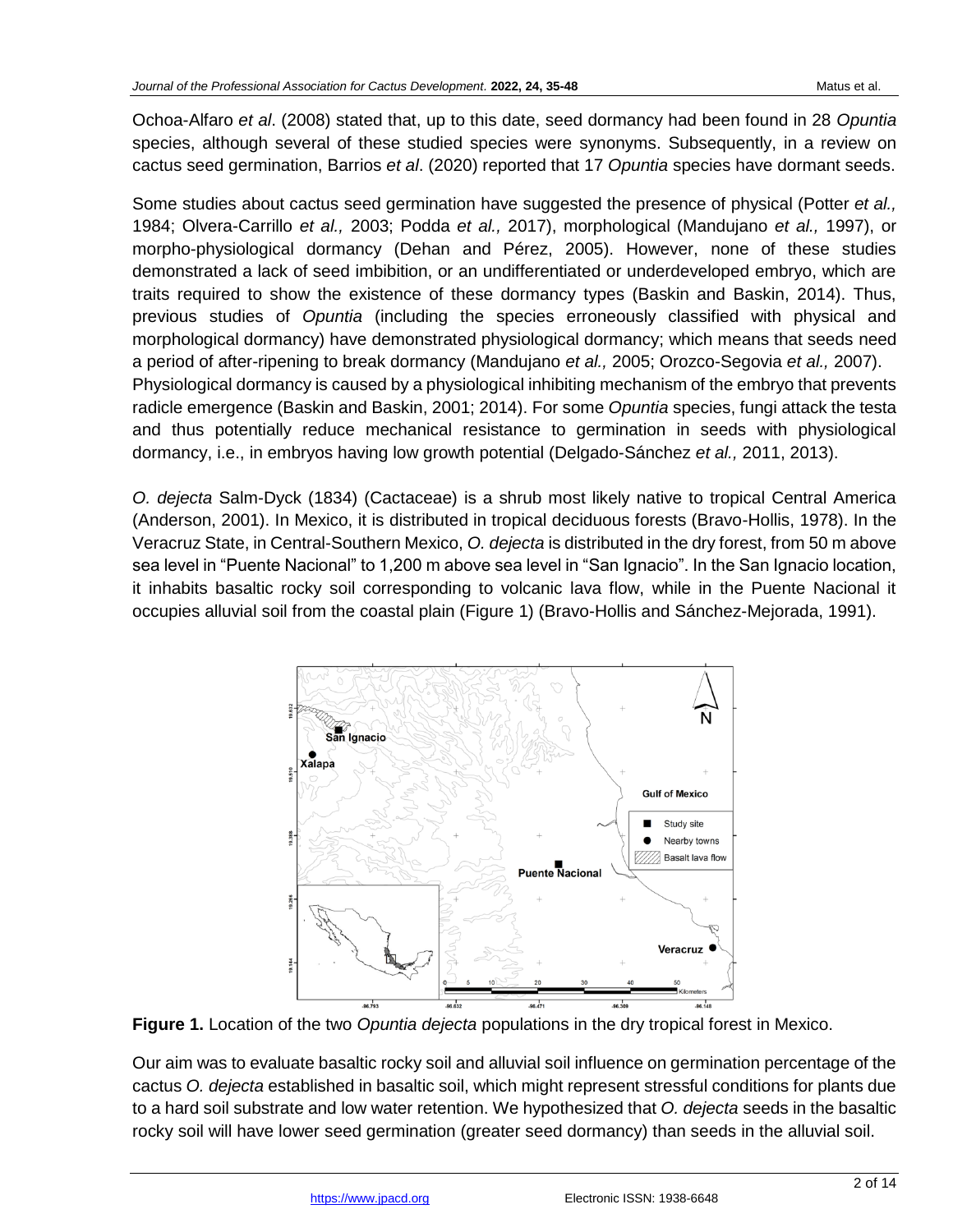## **Material and Methods**

# *Studied species*

*O. dejecta* is a shrub that measures up to 2 m in height. It has a defined prickly trunk, with hanging branches. Its cladodes are lanceolated and narrow, measuring 10 to 15 cm in length and having a green or grayish-green color. Its red flowers are 5 cm in length including ovary and style. It has a round, smooth, dark red fruit with numerous areolas (Bravo-Hollis and Sánchez-Mejorada, 1991). It is native to tropical Central America, including Mexico (Anderson, 2001).

# *Sites*

San Ignacio is located at 1,100 m above sea level and grows in lava flow rock soil (basalt) created during Holocene, 10,000 years ago (Negendank *et al.,* 1985). Its annual temperature average is 20.4 ºC (hotter and colder month average; May 29.2 ºC and January 11.5 ºC, respectively) and the annual precipitation average is 1,300 mm (79.1% rainfalls concentrate between May and October; Fernández-Eguiarte *et al.,* 2012, period 1903–2010). Half of the surface is covered by vegetation (50.30% ± 5.85%; Miranda-Jácome *et al.,* 2013) and the other half is made up of bare ground. The dominant species are *Lysiloma acapulcensis*, *Dodonaea viscosa*, *Quercus oleoides*, *Cnidoscolus aconitifolius*, and *Tonduzia longifolia* (Miranda-Jácome *et al.,* 2013).

Puente Nacional is located at 87 m above sea level, annual temperature average is 25.9 ºC (hotter and colder month average; May 34.6 and January 16.3 ºC, respectively) annual precipitation average, reaches 1,144 mm (92.1% rainfalls occur between May and October; Fernández-Eguiarte *et al.,* 2012, period 1903–2010). This location presents an alluvial Vertisol pelic soil profile, which means clayey expansible soil that forms crevices during desiccation, commonly found in semi-arid tropical environments (IUSS, 2007). Corresponding tropical deciduous forest vegetation covers 93.80%  $\pm$ 5.49% of the ground surface (see, Miranda-Jácome *et al.,* 2013). Dominant plant species are *Tabebuia chrysantha*, *Bursera simaruba*, *Ceiba aesculifolia*, *Cordia dentata*, *Croton cortesianus*, *Esenbeckia berlandieri*, and *Luehea candida* (Miranda-Jácome *et al.,* 2013).

# *Fruit harvest and environmental characterization in greenhouses*

To collect *O. dejecta* seeds, visits during the reproductive period were made to San Ignacio (March-April of 2013). Forty-six random mature fruits were harvested, obtaining a total of 2,004 seeds. The seeds were extracted from the fruit pulp by washing with clean water and with the aid of a strainer. Subsequently, seeds were dried over the paper and stored in containers.

In order to evaluate seed dormancy of San Ignacio seeds in basaltic and in the alluvial soil, two greenhouses of 6.3 m x 4 m (25.2 m<sup>2</sup>) were made in both sites in November 2013. The greenhouses were used in order to control those environmental variables associated to the locations that might affect the results in a differential way (e.g. different precipitation). Once the greenhouses were built, photon flux density (PFD) inside greenhouses, as well as relative humidity and temperature during 07:00-18:00 hours were measured using a data logger (Li-1000-32, LI-COR, NE, USA) on a totally clear May day, both inside and outside greenhouses. The former studies allowed evaluating the possible environment alteration generated by greenhouses in each location. Two light sensors Li- 190 (LI-COR, NE, USA) estimated the PFD, LI-1000-16 (LI-COR, NE, USA) sensors estimated the T, and RH was estimated with HRP45A/D sensors; Vaisala (Helsinki, Finland). All sensors were plugged to the Data logger. Herbivores were controlled using insecticide inside the greenhouses (parathionmethyl 2%) and inter-specific competition effect was eliminated through weekly pot weeding.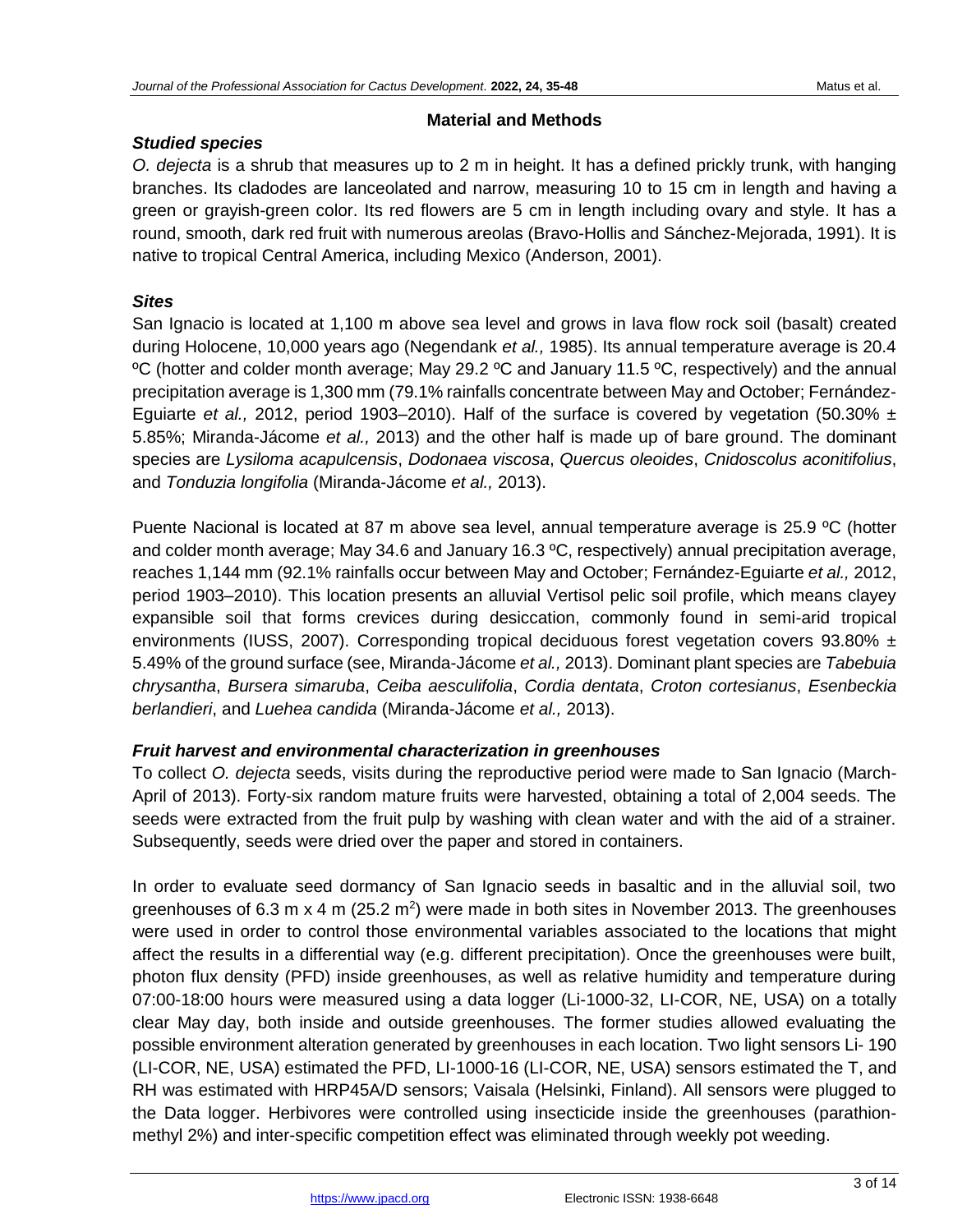## *Seed viability*

To examine viability, six lots of ten seeds each were soaked in a 1% tetrazolium solution for 24 to 48 hours at 30 °C. Embryos with a deep red color were considered viable (Yaklich and Kulik, 1979).

## *Experimental set up*

For simulation of San Ignacio substrate, 48 rocks commonly called 'lajas' (slabs) were chosen during September and October in 2013 and were randomly placed inside greenhouses. These slabs (used as pots) had a flat 20 x 15 cm surface in order to place seeds homogeneously. Additionally, seeds were fastened onto the slab with a polyvinyl acetate base glue, to avoid water washing them off the pots. Glue was carefully placed, avoiding that the seeds would be fully covered, leaving the coleorhiza (hole where the radicle emerges) and much of the seed coat clear, because it might affect imbibition and as a result inhibit germination.

Simultaneously, at Puente Nacional site 100 kg of alluvial soil were superficially collected (20 cm deep), avoiding organic material and litter or forest floor. Soil was placed inside polystyrene foam pots 11 cm diameter and 7.5 cm high ( $\approx$  0.473 kg soil inside each pot), which were randomly placed inside both greenhouses.

## *Physicochemical soil characterization*

Physicochemical traits of the basaltic and alluvial soil were defined through total nitrogen (N) and phosphorus (P) determination, pH, electric and hydraulic conductivity, soil apparent density, and soil water retention. Analyses were applied on five randomly chosen samples of each used soil (basaltic rocky and alluvial) and the analyses were performed in the Institute of Ecology (INECOL) Soil Laboratory.

In order to determine the total N the Kjeldahl method was used, modified by Bremmer and Keeney (1965). For total P (expressed on mg/kg), digestion was performed with nitric and perchloric acid and its quantification was performed with vanadomolybdate reagent and determination in a visible light spectrum photometer, model Spectronic 21.D (Milton Roy, USA). The pH was determined using deionized water (1:2; soil: water). Electric conductivity was determined by a conductimeter on a soil sample (expressed on mS/cm). Hydraulic conductivity was measured through a variable load permeameter by a constant load method according to Klute and Dirksen (1986) (expressed in cm/h). Apparent density was determined using the paraffin method following Archimedes' principle (expressed in g/cm<sup>3</sup>). Hydrological retention was measured with the aid of a permeameter using cylindrical samples (expressed in barometrical units).

# *Experimental design*

The reciprocal transplant partial experiment included placing seeds from San Ignacio population in pots containing alluvial soil and in slabs from basaltic soil, and placing them on two greenhouses, in San Ignacio and Puente Nacional. Twenty-four experimental units of each soil were produced by each greenhouse (96 total experimental units). Each experimental unit count was made on 20 seeds, which were irrigated every third day and counted every fifteenth day for germination register. Germination was considered once cotyledons were visible. The experiment went on for 90 days.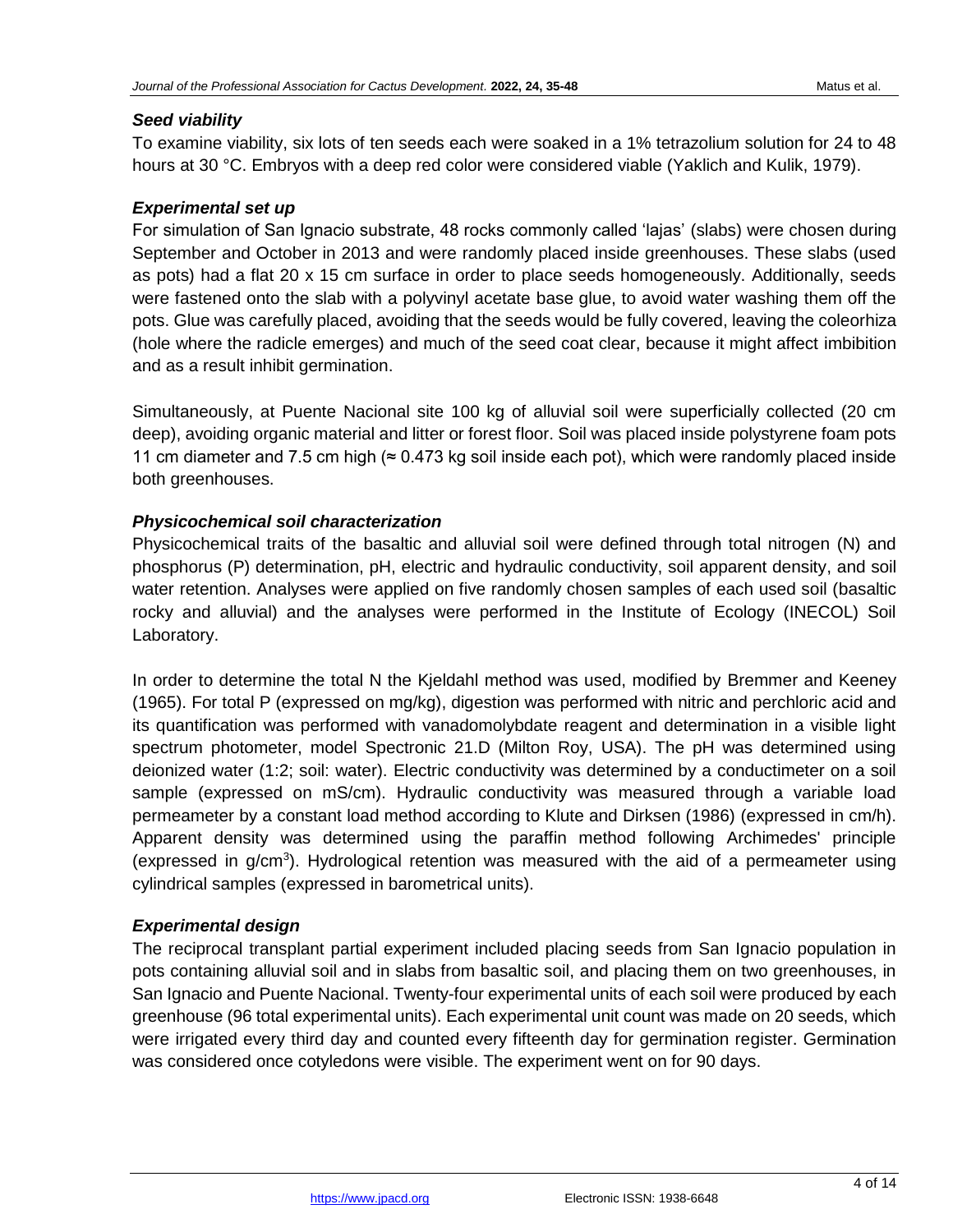# *Data analysis to environmental variable characterization in greenhouses and physicochemical differences between soils*

To delimit statistical significances between sites and soils, a one-way ANOVA model was fitted to each environmental variable (i.e. PFD, temperature, and relative humidity), as well as for each physicochemical soil characteristic (i.e. total N and P, pH, electric conductivity, hydraulic conductivity, apparent density, and water retention). Alpha value for every case was 0.05 or less.

## *Data analysis to seed germination*

A GLM analyses was performed for seed germination (%). 'Greenhouse site' was considered as a factor with two levels: Puente Nacional and San Ignacio, and 'edaphic treatment', was considered as a factor nested in 'greenhouse location' with two levels: basaltic rocky and alluvial soil. Multiple contrasts were developed by the Tukey test using Statistica 7 program. Following this model, a 'greenhouse site' factor significance represented a necessary condition to prove local adaptation.

Basaltic rocky soil *vs* alluvial soil contrasts were used to test if the San Ignacio population developed a higher performance in San Ignacio (site having basaltic soil) than in Puente Nacional (site having alluvial soil) (i.e. host location; Kawecki and Ebert, 2004). The term 'edaphic treatment, nested in site factor' was used to demonstrate if soil conditions affected the local adaptation pattern. In other words, this factor proved if seed dormancy occurs in basaltic soil (San Ignacio) and not in alluvial soil (Puente Nacional).

## **Results and Discussion**

#### *Greenhouses environmental variable characterization*

The ANOVA models fitted for environmental variables between greenhouse site (San Ignacio and Puente Nacional) indicated that only PFD was significant (F<sub>1,50</sub> = 10,512, *p* < 0.002). While temperature and relative humidity were not (F<sub>1,50</sub> = 3.595,  $p > 0.0637$  and F<sub>1,50</sub> = 0.3264,  $p = 0.570$ , respectively). Artificial shadow net manipulation on different light attenuation proportions (75% in San Ignacio and 85% in Puente Nacional) simulating forest understory conditions on each site, generated an average PFD higher in San Ignacio (258.71 µmol m<sup>-2</sup> h<sup>-1</sup> ± 60.28 SE) than in Puente Nacional (60.09 ± 16.41 SE; Figure 2A). Air temperature between San Ignacio greenhouse site (25.72 °C  $\pm$  1.53 SE) and Puente Nacional (29.12 °C  $\pm$  0.99 SE), as well as relative humidity in San Ignacio (63.92%  $\pm$  4.42 SE) and Puente Nacional (61.18%  $\pm$  2.09 SE) did not statistically differ (Table 1, Figures 2B, C).

In our experiment, the received photon flux density (PFD) was simulated naturally under canopies of San Ignacio and Puente Nacional sites with a shadow net placed on each greenhouse. Higher PFD in San Ignacio than in Puente Nacional was found but in general the light was low. Therefore, we suggest that the PFD received did not alter seed dormancy. In addition, nitrate acts not only during germination, but also during seed development to negatively regulate primary dormancy (Duermeyer *et al.,* 2018). Temperature can also affect the dormancy status of seeds (Finch-Savage and Leubner-Metzger, 2006). Cacti present different germination responses in a temperature range oscillating between 20 and 30 °C (Barrios *et al.,* 2020). This germination response plethora generates a great optimal temperature value variation required to activate germination process for each species. However, registered temperatures inside greenhouses in San Ignacio and Puente Nacional were statistically similar.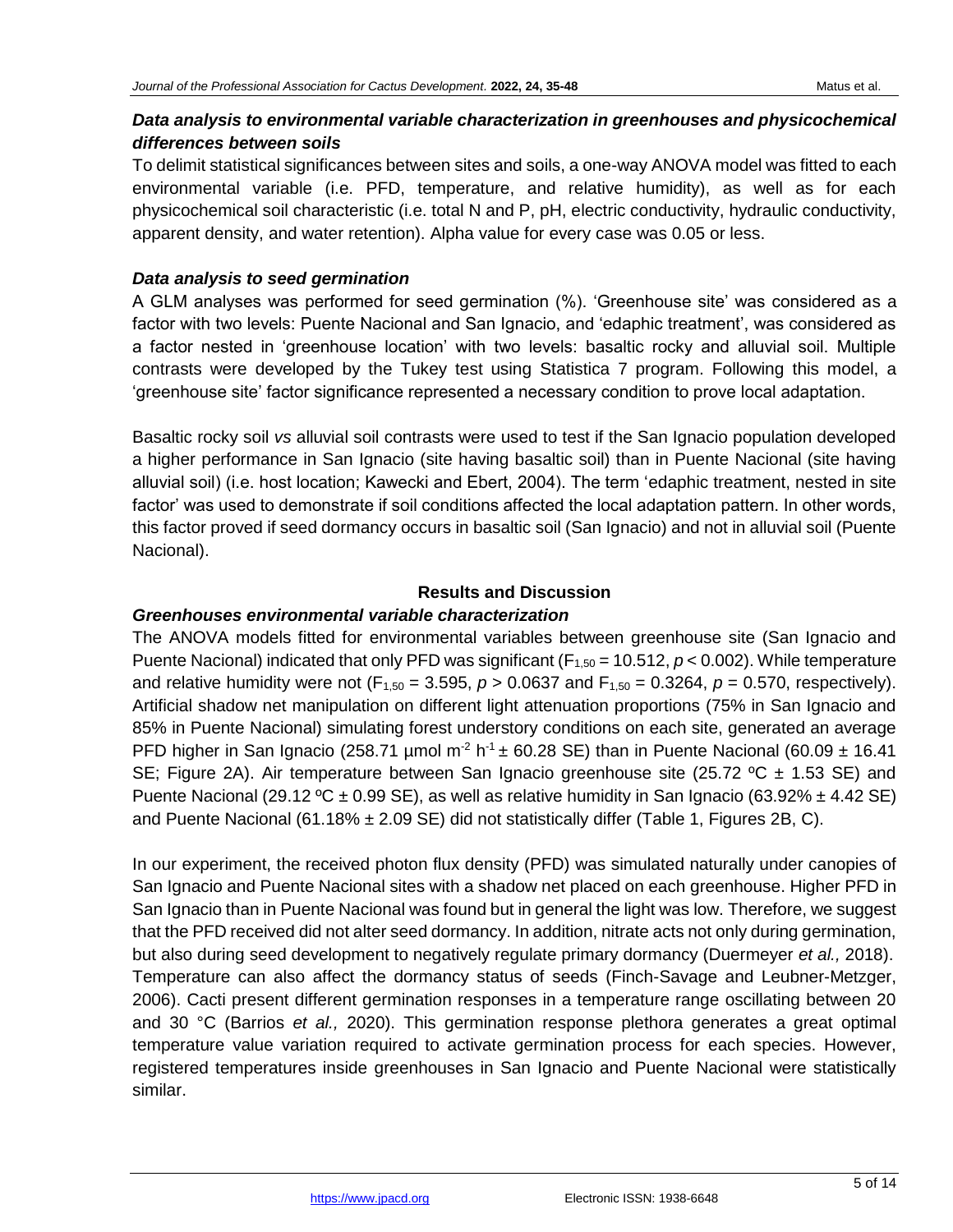**Table 1**. Analysis of variance applied to PFD (µmol m<sup>-2</sup> h<sup>-1</sup>), Temperature (°C) and Relative Humidity (%) values registered within the greenhouses located in the San Ignacio and Puente Nacional sites.

| Source of variation df |    | <b>PFD</b>                            | RН |  |
|------------------------|----|---------------------------------------|----|--|
| <b>Site</b>            |    | 1 $F = 0.002$ $F = 0.063$ $F = 0.570$ |    |  |
| Error                  | 50 |                                       |    |  |

*df* = degree of freedom; **PFD** = Photon flux density; **T** = Temperature; **RH** = Relative humidity.



**Figure 2.** Average value (± SE) of environmental variables: **(A)** PFD**; (B)** temperature; **(C)** relative humidity between greenhouse locations (**SI** = San Ignacio; **PN** = Puente Nacional). Different letters above bars denote significant differences (p < 0.05) according to Tukey tests.

## *Physicochemical soil characterization*

ANOVA models showed that almost every edaphic characteristic was different between soils (i.e. basaltic contrasting alluvial). Total N was greater in basaltic soil in relation to alluvial (1.76% ± 0.05 SE and 0.39% ± 0.08 SE, respectively) (F<sub>1,8</sub> = 276.602,  $p$  ≤ 0.0001). Meanwhile, total P ( $p$  = 0.5988), pH  $(p = 0.123)$  and electric conductivity  $(p = 0.4777)$  were not different between soils (Table 2). Also, hydraulic conductivity (F<sub>1,4</sub> = 126.564,  $p = 0.0003$ ) and apparent density (F<sub>1,4</sub> = 670.62,  $p = \le 0.0001$ ) were statistically different between soils. Higher hydraulic conductivity was found in basaltic soil *vs* alluvial (51.27 cm h<sup>-1</sup>  $\pm$  2.4 SE and 20.79 cm h<sup>-1</sup>  $\pm$  2.14 SE, respectively). Apparent density was higher in alluvial soil (1.36 g cm<sup>-3</sup>  $\pm$  0.02 SE) than in basaltic (0.86 g cm<sup>-3</sup>  $\pm$  0.01 SE; Table 3, Figure 3).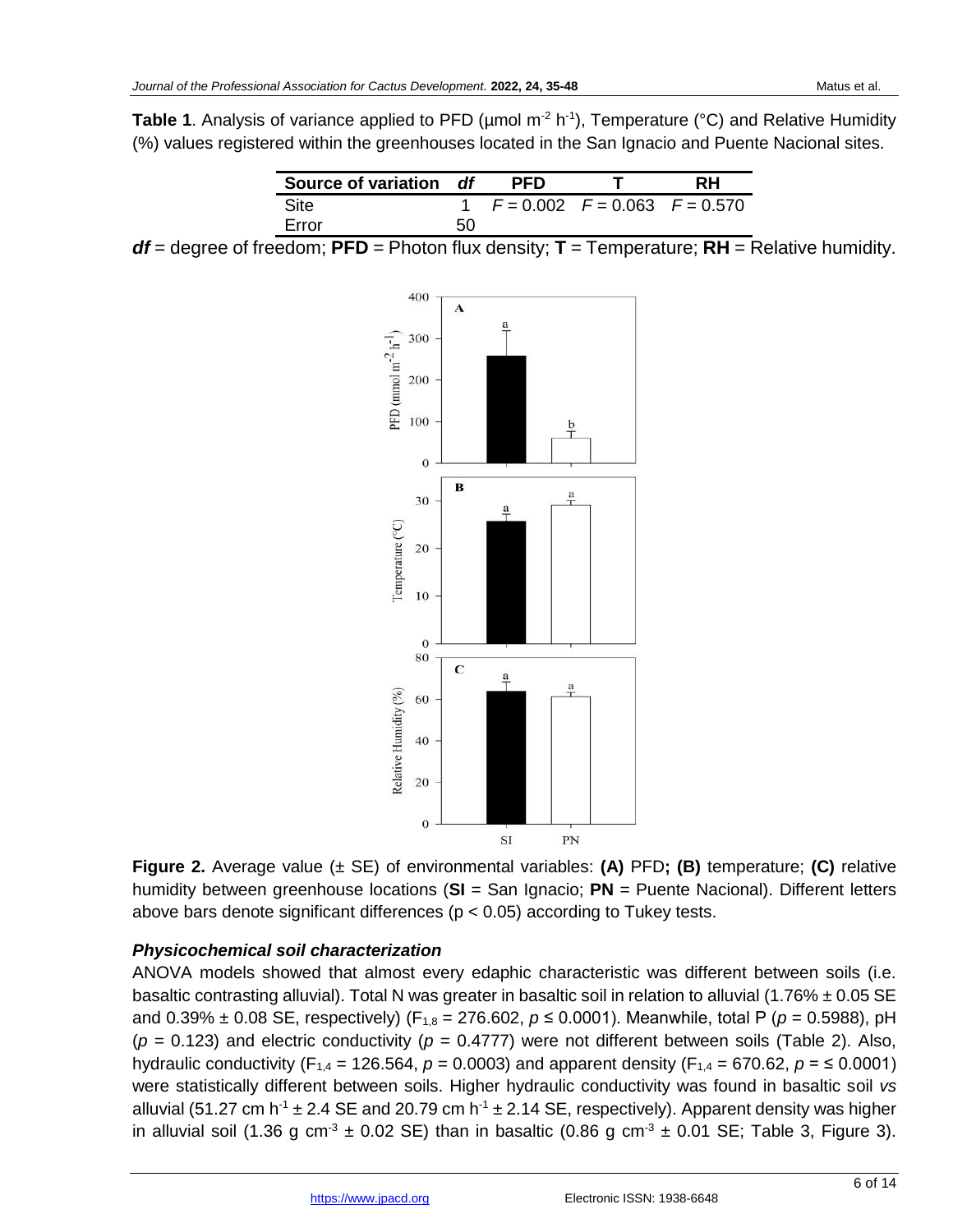Besides, the six barometric tests to which soils were subjected were significant between soils (0.3Pa, *p* < 0.0001; 1Pa, *p* < 0.0001; 3Pa, *p* = 0.0005; 5Pa, *p* = 0.0073; 10Pa, *p* = 0.0132, and 15Pa, *p* = 0.0145). On every test, the hydraulic conductivity was higher in basaltic soil than in alluvial one (Table 3, Figure 3).

We found that N was significantly higher in rocky soil than in alluvial soil and this high N content could have inhibited *O. dejecta* seed germination. Also, fluctuations in soil water content can also affect the dormancy status of seeds (Batlla and Benech-Arnold, 2006). It is known that rain patterns significantly affect germination for some *Opuntia* species, which requires different imbibition periods to activate this process (Romo-Campos *et al.,* 2010). Soil hydraulic conductivity is a useful parameter to be included in seed germination studies, because it provides a clear limit to germination potential for multiple species as a function of soil physical properties (Camacho *et al.,* 2021). In our case, the high hydrological conductivity of basaltic soil could have limited the constant imbibition during enough time for seeds to start germination**.** A previous case in the study site was demonstrated in seeds from the columnar cactus *Pilosocereus leucocephalus*, which require six days of constant water to achieve high germination percentages (Miranda-Jácome, 2005).

From the tested parameters, basaltic soil showed more N concentration, water retention (Figure 4), and hydraulic conductivity than alluvial soil; however, this did not cause greater germination but seed dormancy as a consequence. Seed dormancy in basaltic rocky soil was obtained in each greenhouse site. Although little is known about key soil characterization factors that generate local adaptation, we have major advances for serpentines soils (Kruckeberg, 1986; Brady *et al.,* 2005), saline (Flowers and Colmer, 2015), gypsophylous soils (IUSS, 2007), and soils with heavy metals (Brady *et al.,* 2005). In the basaltic rocky soil case, there is no conclusive evidence about key characteristics (e.g. N gathering) that turn out to be selection agents for plants.

**Table 2.** Analysis of variance applied to the chemical properties of the basaltic substrate of San Ignacio and alluvial of Puente Nacional.

| <b>Source of variation</b> | df | N               | рH          | ЕC          | D           |
|----------------------------|----|-----------------|-------------|-------------|-------------|
| <b>Sustrate</b>            |    | $F \leq 0.0001$ | $F = 0.123$ | $F = 0.477$ | $F = 0.598$ |
| Error                      |    |                 |             |             |             |

*df* = degree of freedom; **N** = Total Nitrogen; **EC** = Electric Conductivity; **P** = Total Phosphorous.

| Source of        | df | НC     | AD     | <b>WR</b> |        |        |       |       |       |
|------------------|----|--------|--------|-----------|--------|--------|-------|-------|-------|
| variation        |    |        |        | 0.3 Pa    | Pa     | 3 Pa   | 5 Pa  | 10 Pa | 15 Pa |
| <b>Substrate</b> |    | $F =$  | F≤     | $F \leq$  | F≤     | F=     | $F =$ | $F =$ | $F =$ |
|                  |    | 0.0003 | 0.0001 | 0.0001    | 0.0001 | 0.0005 | 0.007 | 0.013 | 0.014 |
| Error            | 4  |        |        |           |        |        |       |       |       |

 $df =$  degree of freedom;  $HC =$  Hydraulic conductivity;  $AD =$  apparent density;  $WR =$  water retention; **Pa** = Pascal's.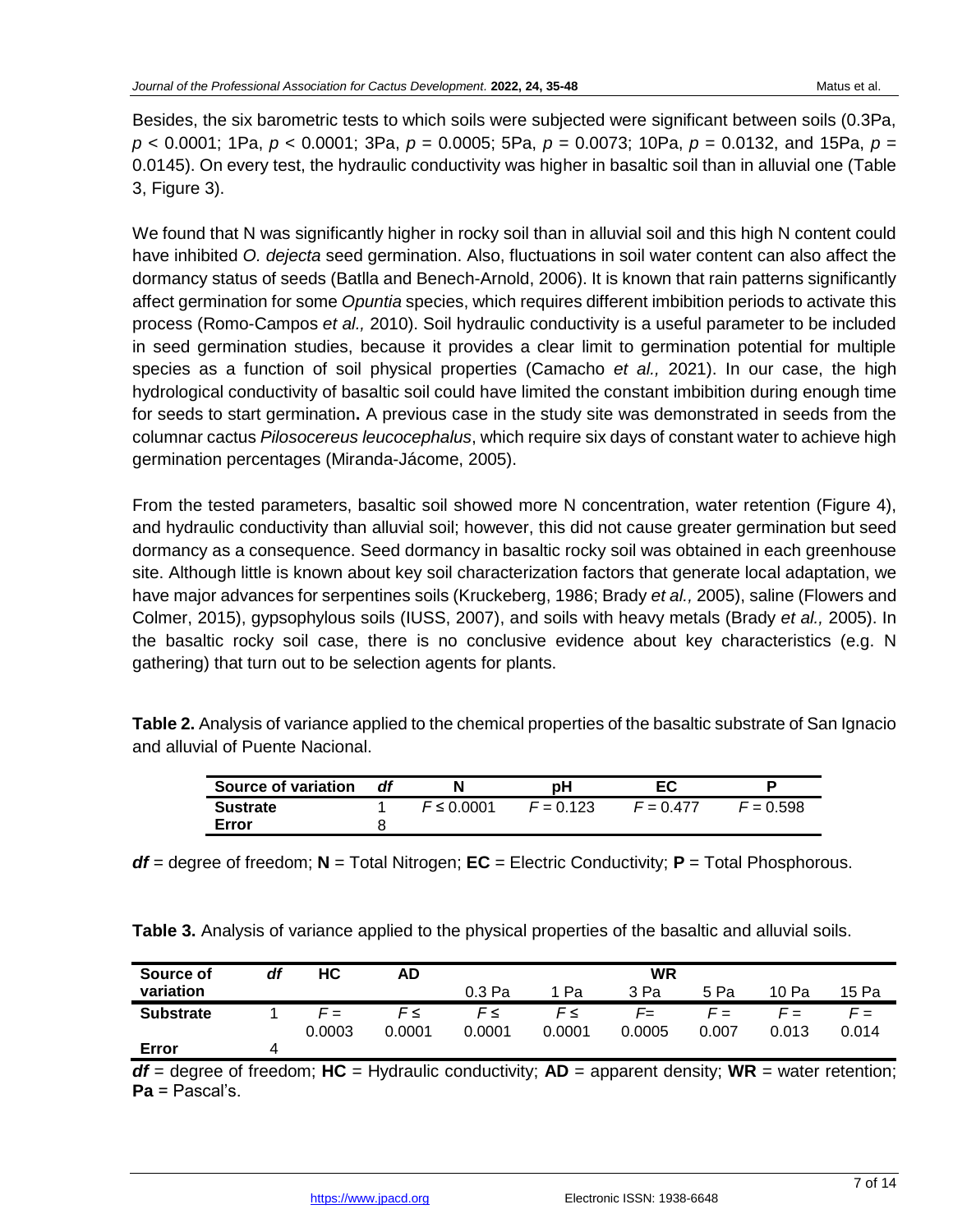

**Figure 3.** Average value (± SE) of soil variables. **(A)** total N; **(B)** total P; **(C)** pH; **(D)** electric conductivity; **(E)** hydraulic conductivity and **(F)** apparent density. **Al** = Alluvial; **Ba** = Basaltic. Different letters above bars denote significant differences (*p* < 0.05) according to Tukey tests.



**Figure 4.** Average water retention value between soils in different barometric pressures, Pa = Pascal's.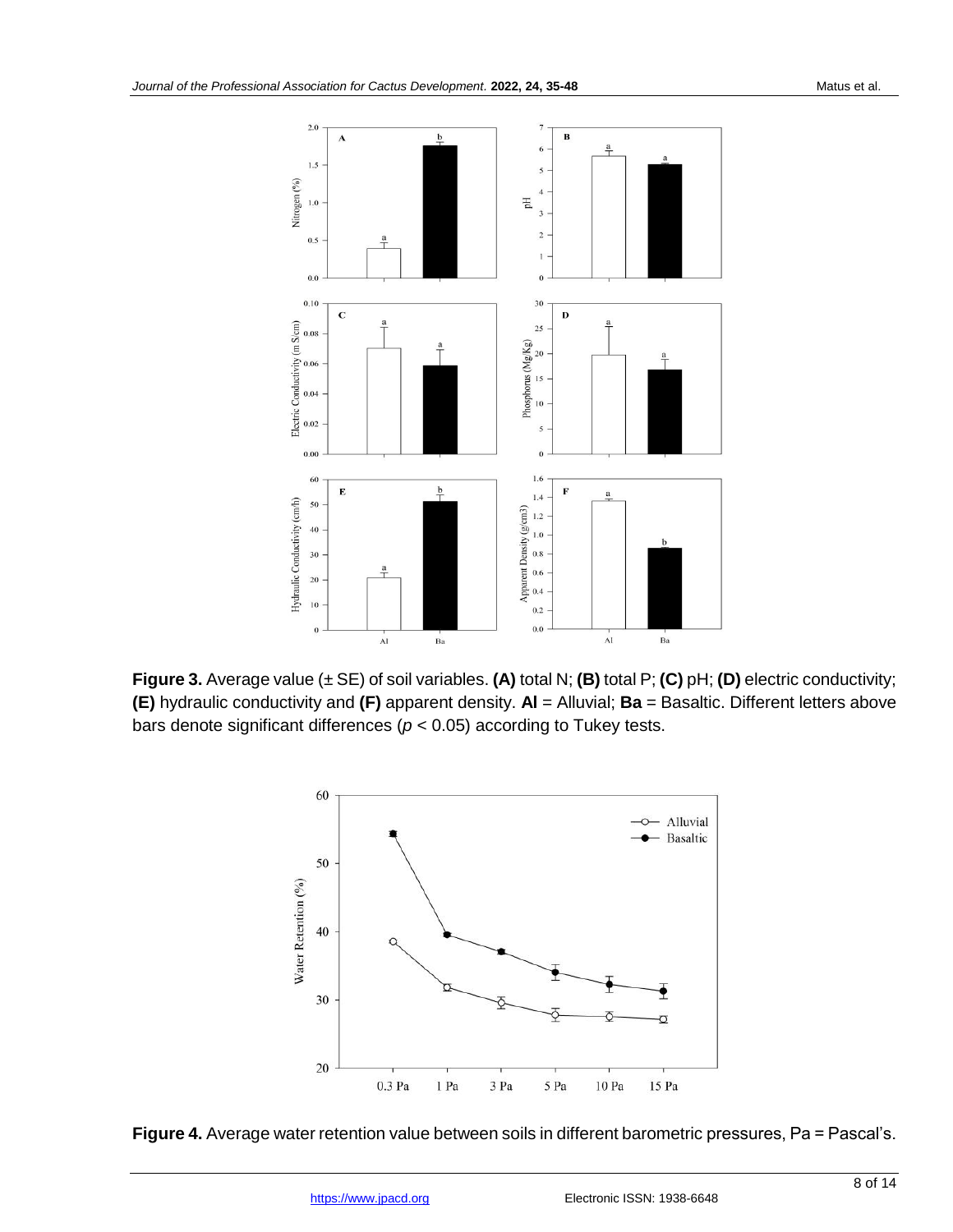# *Seed viability*

We found 90% of SI seeds with a deep red embryo, indicating 90% of seed viability. As most studied *Opuntia* species, *O. dejecta* have dormant seeds. The induction and loss of physiological dormancy can be activated by different environmental signals activated through many apparently different physiological mechanisms (Finch-Savage and Leubner-Metzger, 2006). These signals can be seasonally characteristic (usually temperature) and integrated by the seed over time., e.g. *Echinocactus platyacanthus*, other cactus species, show high germination in fresh seeds and display dormancy cycling, showing high germination in spring, low germination in summer and autumn, and high germination in winter (Aragón-Gastélum *et al.,* 2018). Thus, physiological dormancy may be broken by higher or lower temperatures, in order for germination to occur in the correct season for subsequent growth; however, additional environmental conditions such as light or nitrate may be required to end dormancy and initiate germination (Finch-Savage and Leubner-Metzger, 2006).

## *Germination of San Ignacio seeds in two sites and two soils*

Both 'Greenhouse site' factor (*F* = 11.22; *p* = 0.0012) and 'Edaphic treatment' nested in 'greenhouse site' (*F* = 87.14; *p* ≤ 0.0001) were significant (Table 4). Seed germination was lower in San Ignacio site than in Puente Nacional site, and alluvial soil registered higher seed germination than basaltic soil, as well as higher seed germination in Puente Nacional than in San Ignacio (Figure 5).

We corroborated the hypothesis that *O. dejecta* seeds from basaltic rocky soil will show lower seed germination (more dormant seeds) in basaltic rocky soil than in alluvial soil. Seed dormancy is a trait found promoting local adaptation in some plants (Kronholm *et al.,* 2012; Ooi *et al.,* 2012; Postma *et al.,* 2016), and we considered that seed dormancy could be a local adaptation process in basaltic soil. Soil is able to impose strong selection pressures that might generate specificity between flora and soil, e.g. the flora inhabiting stressful edaphic conditions, adapted to the high concentration of heavy metals in soils (Chiarucci and Baker, 2007), wild plant life in serpentine soils with low calcium: magnesium ratio (Brady *et al.,* 2005), halophyllous flora adapted to saline soils (Flowers and Colmer, 2015) and gypsophyllous flora adapted to high gypsum content soils (IUSS, 2007). Specialized taxa are restricted to the special habitats not because they are dependent on the respective growing conditions but because of their inability to compete on other, more benign soils (Schmiedel *et al.,* 2021).

**Table 4.** *Opuntia dejecta* seed dormancy from the natural population "San Ignacio" in two sites (San Ignacio and Puente Nacional) and two levels of edaphic treatment (basaltic and alluvial), nested in sown site (greenhouse location).

| Source of variation                     | SC      | df | MS      |       |               |
|-----------------------------------------|---------|----|---------|-------|---------------|
| <b>Greenhouse location (GI)</b>         | 2400.0  |    | 2400.00 | 11.22 | 0.0012        |
| <b>Edaphic treatment (nested in GI)</b> | 37284.4 | 2  | 18642.2 | 87.14 | $\leq 0.0001$ |
| Error                                   | 19681.3 | 92 | 213.9   |       |               |

*SC*= Sum Square; *df* = degree of freedom; *MS* = Middle square; *F* = Fisher test, and *P* = probability.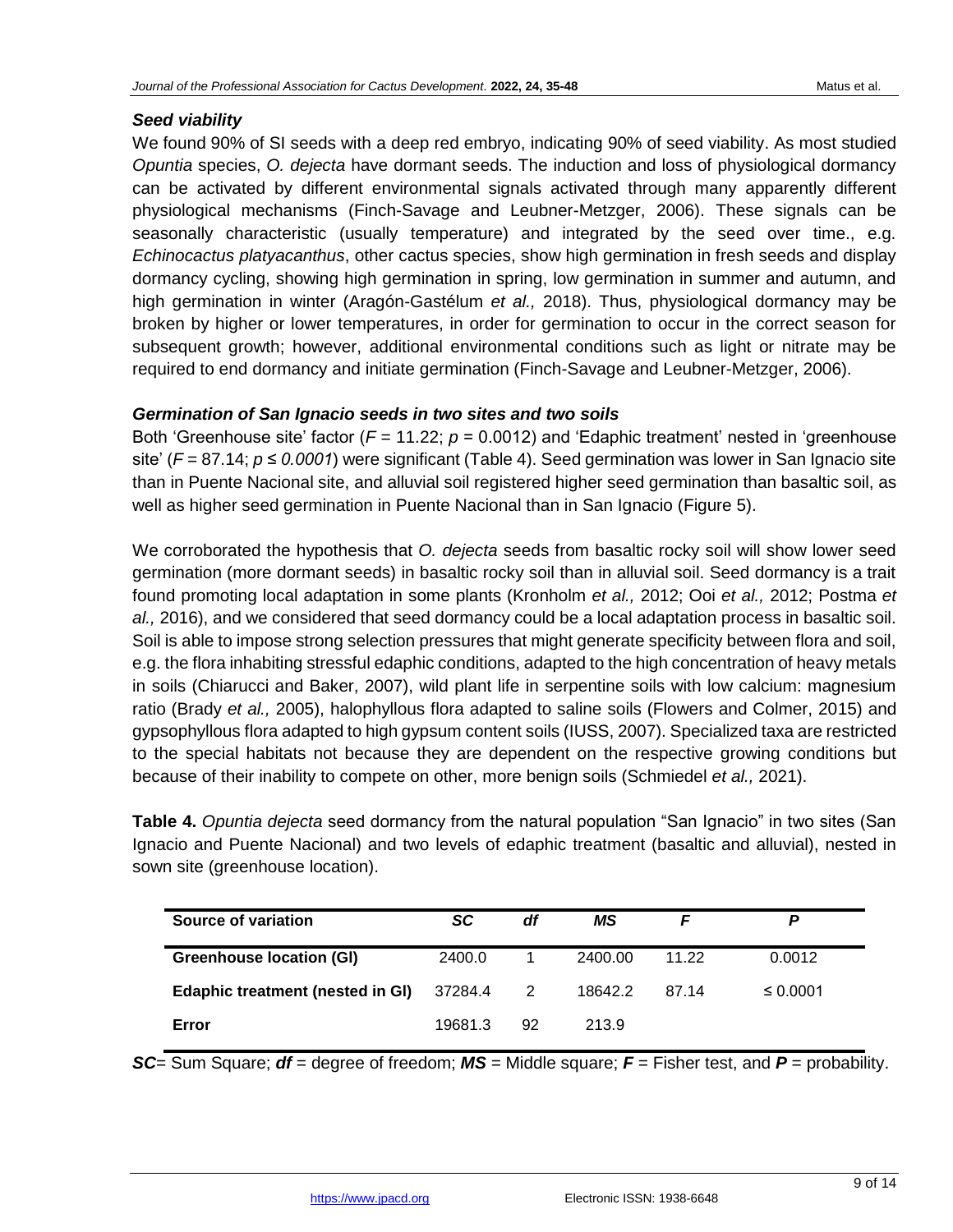

**Figure 5.** Seed germination (± SE) of *Opuntia dejecta* from SI population in both sown site (greenhouse location; **SI** = San Ignacio; **PN** = Puente Nacional) and both edaphic treatment (basaltic rocky soil and alluvial soil). Different letters above bars denote significant differences (*p* < 0.05).

#### **Conclusions**

We found higher seed germination in alluvial soil than in basaltic soil. Alluvial soil has a bigger distribution in our studied region and is older than basaltic soil (two million years for alluvial one compared to ten thousand years for basaltic rocky soil one). The soil N:P ratio in alluvial soil was five times lower than the rocky one; thus, the lower N:P ratio in alluvial soil does not explain high seed germination. Our results suggest that basaltic soil is an environmental agent that could impose seed dormancy as local adaptation.

#### **Acknowledgments**

Authors are grateful to Tomás Carmona Valdovinos, M.Sc., co-director of RMG's undergraduate senior thesis, from which this paper is derived. The Universidad Veracruzana's Instituto de Investigaciones Biológicas provided help for this investigation, including a vehicle for fieldwork and other infrastructure. Efraín Gómez and Concepción Caraza, the owners of Rancho San Ignacio and Carlos Miranda, owner of property at Puente Nacional kindly allowed us to work in their estate.

#### **Ethics statement** Not applicable

**Consent for publication** Not applicable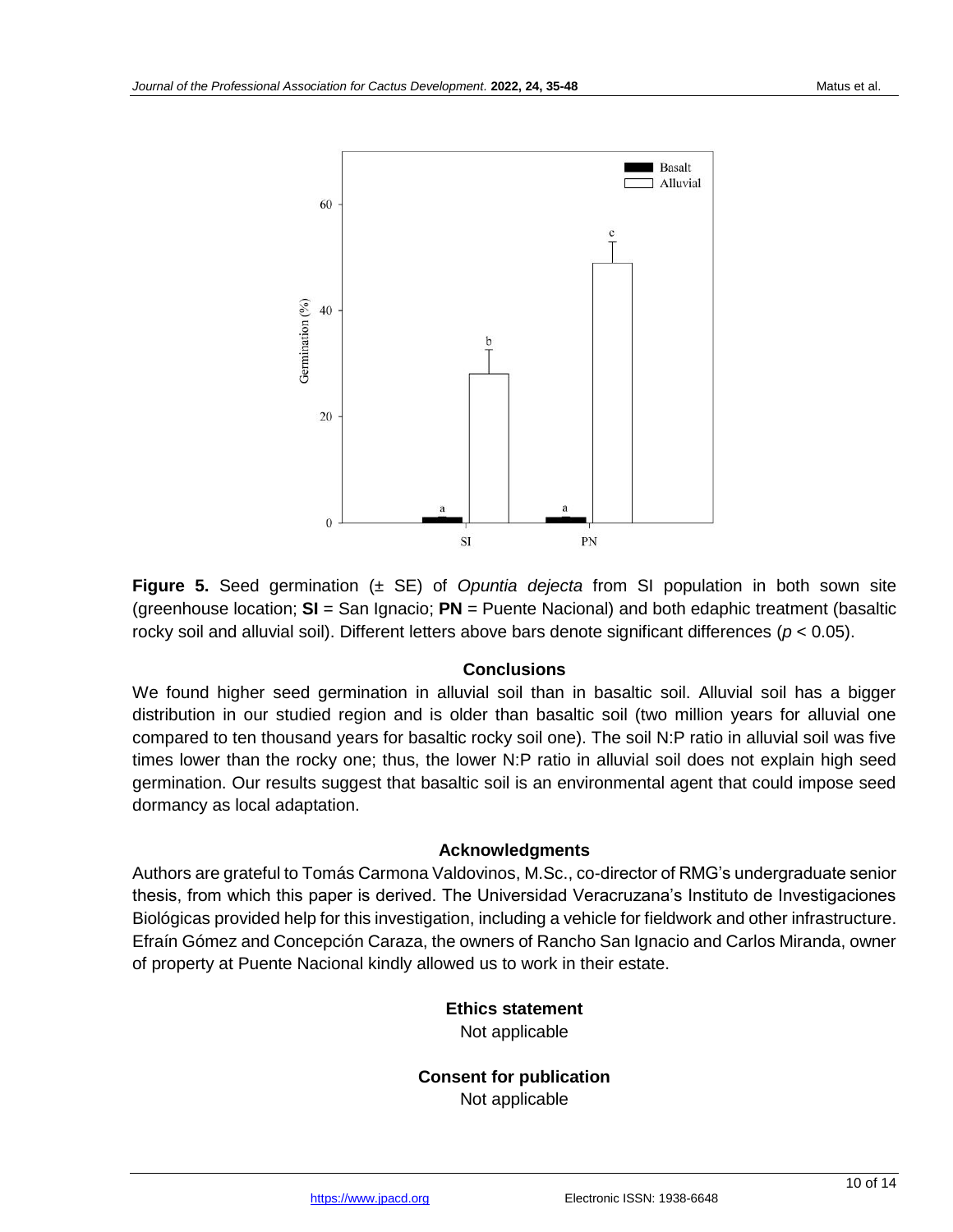## **Availability of supporting data**

The datasets used and/or analyzed during the current study are available from the corresponding author on reasonable request.

## **Competing interests**

The authors declare that they have no competing interests

#### **Funding**

To CONACYT for the scholarship support granted as Research Assistant with key 41504 awarded to AM-J.

#### **Author contributions**

**Conceptualization**, A.M-J. and R.M.; **methodology**, A.M-J. and R.M.; **validation**, Y.P., J.F., A.M-J. and R.M.; **formal analysis**, A.M-J. and Y.P.; **investigation**, A.M-J., R.M., M.V.; **resources**, A.M-J.; **data curation**, A.M-J. R.M. and Y.P.; **writing-original draft preparation**, A.M-J., R.M., Y.P and J.F.; **writing—review and editing**, A.M-J., Y.P. and J.F.; **supervision**, A.M-J. and J.F.; **project administration**, A.M-J.; **funding acquisition**, A.M-J.

#### **References**

Anderson, E.F. 2001. The Cactus Family. Timber Press Inc., Oregon.

- Aragón-Gastélum, J.L., Flores, J., Jurado, E., Ramírez-Tobías, H.M., Robles-Díaz, E., Rodas-Ortiz, J.P., and Yáñez-Espinosa, L. 2018. Potential impact of global warming on seed bank, dormancy and germination of three succulent species from the Chihuahuan Desert. *Seed Sci. Res.* 28: 312-318. https://doi.org/10.1017/S0960258518000302.
- Archibald, E.E.A. 1939. The development of the ovule and seed of jointed cactus (*Opuntia aurantiaca* Lindley). *S. African J. Sci.* 36: 195-211.
- Barrios, D., Sánchez, J.A., Flores, J., and Jurado, E. 2020. Seed traits and germination in the Cactaceae family: A review across Americas. *Bot. Sci.* 98: 417-440. https://doi.org/10.17129/botsci.2501.
- Baskin, C.C., and Baskin, J.M. 2001. Seeds: Ecology, Biogeography, and Evolution of Dormancy and Germination. Academic Press, San Diego.
- Baskin, C.C., and Baskin, J.M. 2014. Seeds: Ecology, Biogeography, and Evolution of Dormancy and Germination. Academic Press, San Diego.
- Batlla, D., and Benech-Arnold, R.L., 2006. The role of fluctuations in soil water content on the regulation of dormancy changes in buried seeds of *Polygonum aviculare* L. *Seed Sci. Res.* 16: 47-59. https://doi.org/10.1079/SSR2005234.
- Brady, K.U., Kruckeberg, A.R., and Bradshaw, H.D. 2005. Evolutionary ecology of plant adaptation to serpentine soils. *Annu. Rev. Ecol. Syst.* 36: 243-66. http://dx.doi.org/10.1146/annurev.ecolsys.35.021103.105730.
- Bravo-Hollis, H. 1978. Las Cactáceas de México Vol. I. Imprenta Universidad Nacional Autónoma de México, México DF.
- Bravo-Hollis, H., and Sánchez-Mejorada, H. 1991. Las Cactáceas de México Vol. II. Imprenta Universidad Nacional Autónoma de México, México DF.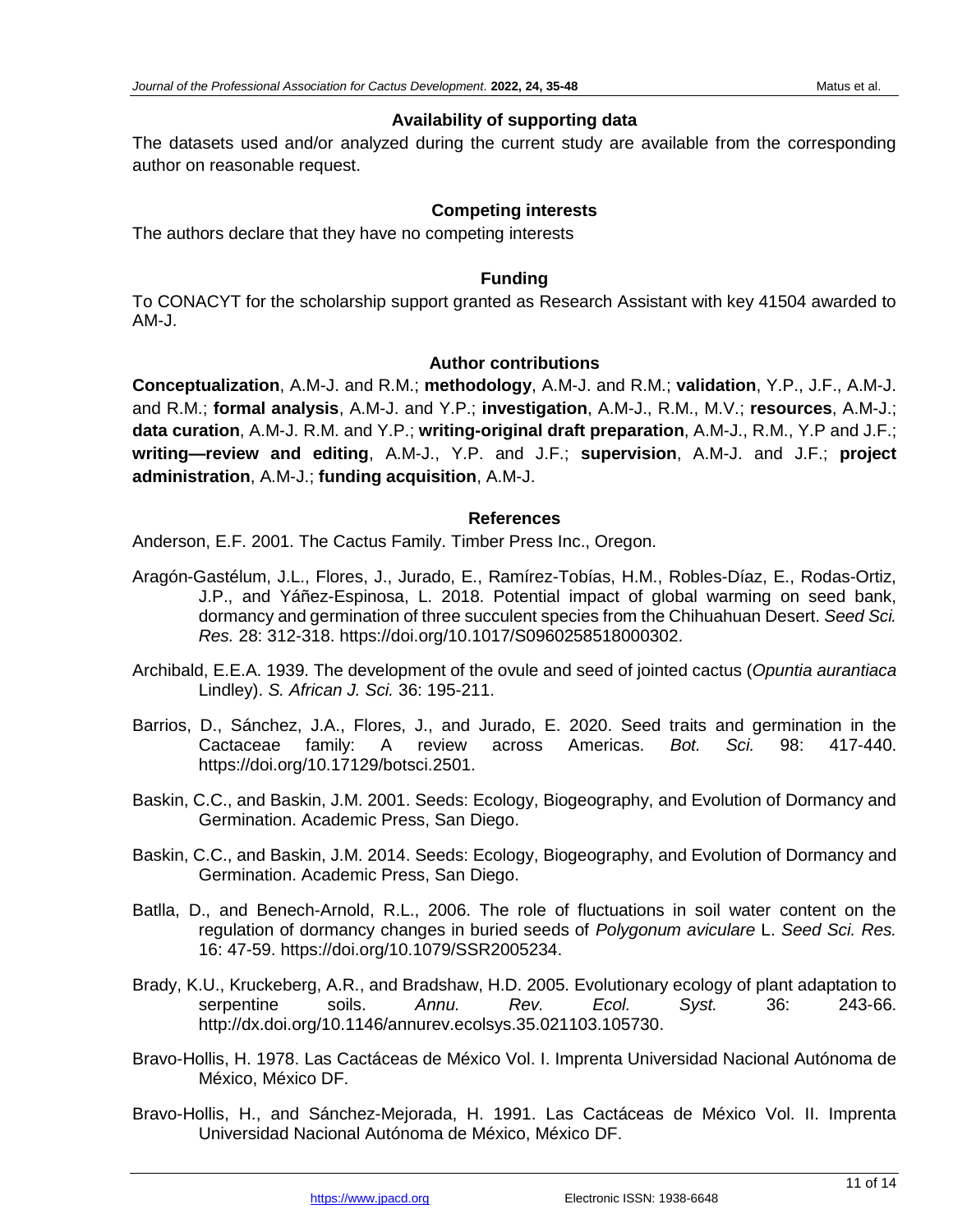- Bremmer, J.M., and Keeney, D.R. 1965. Steam distillation methods for determination of ammonium, nitrate and nitrite. *Anal. Chim. Acta.* 32: 485-495. https://doi.org/10.1016/S0003- 2670(00)88973-4.
- Camacho, M.E., Heitman, J.L., Gannon, T.W., Amoozegar, A., and Leon, R.G. 2021. Seed germination responses to soil hydraulic conductivity and polyethylene glycol (PEG) osmotic solutions. *Plant Soil.* In Press. https://doi.org/10.1007/s11104-021-04857-5.
- Chiarucci, A., and Baker, A.J.M. 2007. Advances in the ecology of serpentine soils. *Plant Soil.* 293: 1- 2. http://dx.doi.org/10.1007/s11104-007-9268-7.
- Dehan, B., and Pérez, H. 2005. Preliminary study shows germination of Caribbean applecactus (*Harrisia fragrans*) improved with acid scarification and gibberellic acid. *Native Plants J.* 6: 91- 96. 10.1353/npj.2005.0017.
- Delgado-Sánchez, P., Ortega-Amaro, M.A., Jiménez-Bremont, J.F., and Flores, J. 2011. Are fungi important for breaking seed dormancy in desert species? Experimental evidence in *Opuntia streptacantha* (Cactaceae). *Plant Biol.* 13: 154-159. https://doi.org/10.1111/j.1438- 8677.2010.00333.x.
- Delgado-Sánchez, P., Jiménez-Bremont, J.F., Guerrero-González, M., and Flores, J. 2013. Effect of fungi and light on seed germination of three *Opuntia* species from semiarid lands of central Mexico. *J. Plant Res.* 126: 643-649. https://doi.org/10.1007/s10265-013-0558-2.
- Duermeyer, L., Khodapanahi, E., Yan, D., Krapp, A., Rothstein, S.J., and Nambara, E. 2018. Regulation of seed dormancy and germination by nitrate. *Seed Sci. Res.* 23: 1-8. https://doi.org/10.1017/ S096025851800020X.
- Fernández-Eguiarte, A., Romero-Centeno, R., and Zavala-Hidalgo, J. 2012. Atlas climático digital de México y áreas adyacentes. Consulted: January 23, 2017. Source: http://uniatmos.atmosfera.unam.mx
- Finch-Savage, W.E., and Leubner-Metzger, G. 2006. Seed dormancy and the control of germination. *New Phytol.* 171: 501-523. 10.1111/j.1469-8137.2006.01787.x.
- Flores, J., Arredondo, A., and Jurado, E. 2005. Comparative seed germination in species of *Turbinicarpus*: An endangered cacti genus. *Nat. Areas J.* 25: 183-187.
- Flores, J., Jurado, E., and Arredondo, A. 2006. Effect of light on germination of seeds of Cactaceae from the Chihuahuan Desert, México. *Seed Sci. Res.* 16: 149-155. https://doi.org/10.1079/SSR2006242.
- Flores, J., Jurado, E., and Jiménez-Bremont, J.F. 2008. Breaking seed dormancy in specially protected *Turbinicarpus lophophoroides* and *Turbinicarpus pseudopectinatus* (Cactaceae). *Plant Species Biol.* 23: 43-46. https://doi.org/10.1111/j.1442-1984.2008.00206.x.
- Flowers, T.J., and Colmer, T.D. 2015. Plant salt tolerance: adaptations in halophytes. *Ann. Bot.* 115: 327-331. http://dx.doi.org/10.1093/aob/mcu267.
- Ganong, W.F. 1898. Contributions to a knowledge of the morphology and ecology of the Cactaceae: II. The comparative morphology of the embryos and seedlings. *Ann. Bot.* 12: 423-474. https://www.jstor.org/stable/43235473.
- González-Cortés, A., Reyes-Valdés, M., Robledo-Torres, V., Villarreal-Quintanilla, J.A., and Ramírez-Godina, F. 2018. Pre-germination treatments in four prickly pear cactus (*Opuntia* sp.) species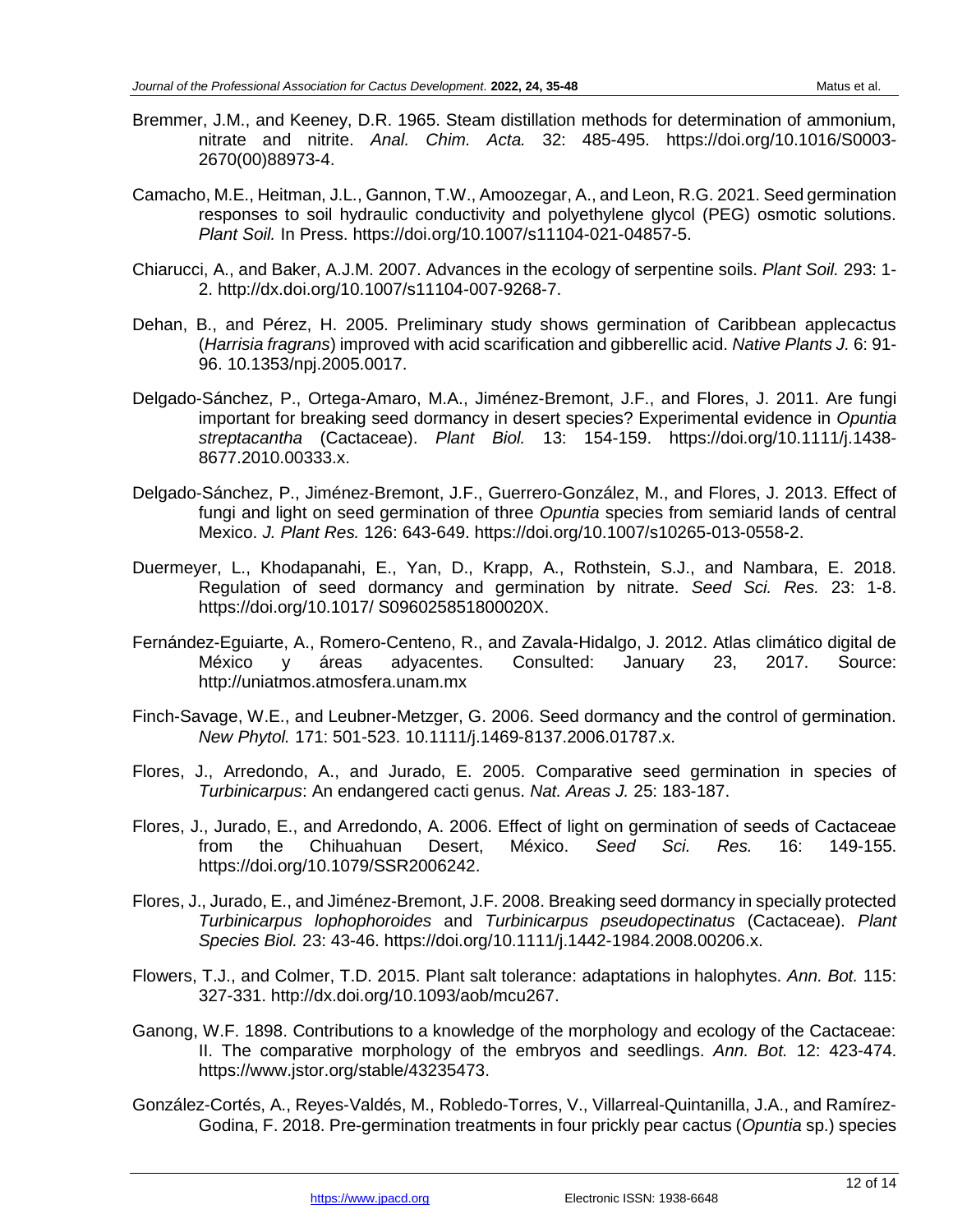10.21475/ajcs.18.12.10.pne1430.

- IUSS. 2007. Base referencial mundial del recurso suelo Informes sobre Recursos Mundiales de<br>Suelos No. 103. Consulted: February 13. 2017. Source: Suelos No. 103. Consulted: February 13, 2017. Source: http://www.fao.org/3/a0510s/a0510s00.htm.
- Jurado, E., and Flores, J. 2005. Is seed dormancy under environmental control or bound to plant traits? *J. Veg. Sci.* 16: 559-564. https://doi.org/10.1111/j.1654-1103.2005.tb02396.x.
- Kawecki, T.J., and Ebert, D. 2004. Conceptual issues in local adaptation. *Ecol. Lett.* 7: 1225-1241. http://doi.org/10.1111/j.1461-0248.2004.00684.x.
- Klute, A., and Dirksen, C. 1986. Methods of soil analysis. American Society of Agronomy, Inc. Soil Science Society of America, Inc., Wisconsin.
- Kronholm, I., Pico, F.X., Alonso-Blanco, C., Goudet, J., and Meaux, J.D. 2012. Genetic basis of adaptation in *Arabidopsis thaliana*: local adaptation at the seed dormancy QTL DOG1. *Evolution* 66: 2287-2302. http://doi.org/10.1111/j.1558-5646.2012.01590.x.
- Kruckeberg, A.R. 1986. The stimulus of unusual geologies for plant speciation. *Syst. Bot.* 11: 455-463. http://dx.doi.org/10.2307/2419082.
- Mandujano, M.C., Golubov, J., and Montaña, C. 1997. Dormancy and endozoochorous dispersal of *Opuntia rastrera* seeds in the southern Chihuahuan Desert. *J. Arid Environ.* 36: 259-266. https://doi.org/10.1006/jare.1996.0210.
- Mandujano, M.C., Montaña, C., and Rojas-Aréchiga, M. 2005. Breaking seed dormancy in *Opuntia rastrera* from the Chihuahuan Desert. *J. Arid Environ.* 62: 15-21. https://doi.org/10.1016/j.jaridenv.2004.10.009.
- Mandujano, M.C., Golubov, J., and Rojas-Aréchiga, M. 2007. Efecto del ácido giberélico en la germinación de tres especies del género *Opuntia* (Cactaceae) del Desierto Chihuahuense. *Cact. Suc. Mex.* 52: 46-52.
- Miranda-Jácome, A., Montaña, C., and Fornoni, J. 2013. Sun/shade conditions affect recruitment and local adaptation of a columnar cactus in dry forests. *Ann. Bot.* 111: 293-303. http://dx.doi.org/10.1093/aob/mcs255.
- Miranda-Jácome, J.A. 2005. Germinación y supervivencia de plántulas de *Cephalocereus palmeri* var. *sartonianus* Rose Krainz, *Neobuxbaumia scoparia* (Poselger) Backeberg y *Stenocereus griseus* (Haw.) Buxbaum (Cactaceae) en Chichicaxtle, Veracruz. BSc Thesis Universidad Veracruzana, México.
- Negendank, J.F., Emmermann, W.R., Krawczyk, R., Mooser, F., Tobschall, H., and Werle, D. 1985. Geological and geochemical investigations on the eastern trans-mexican belt. *Geofís. Int.* 24: 477-575.
- Ochoa-Alfaro, A.E., Silva-Ortega, C.O., Becerra-Flora, A., Flores-Rivas, J., and Jiménez-Bremont, J.F. 2008. Effect of salt stress, proline, and polyamines on seed germination of *Opuntia streptacantha*. *J. Prof. Assoc. Cactus Dev.* 10: 56-70.
- Olvera-Carrillo, Y., Márquez-Guzmán, J., Barradas, V.L., Sánchez-Coronado, M.E., and Orozco-Segovia, A. 2003. Germination of the hard seed coated *Opuntia tomentosa* SD, a cacti from